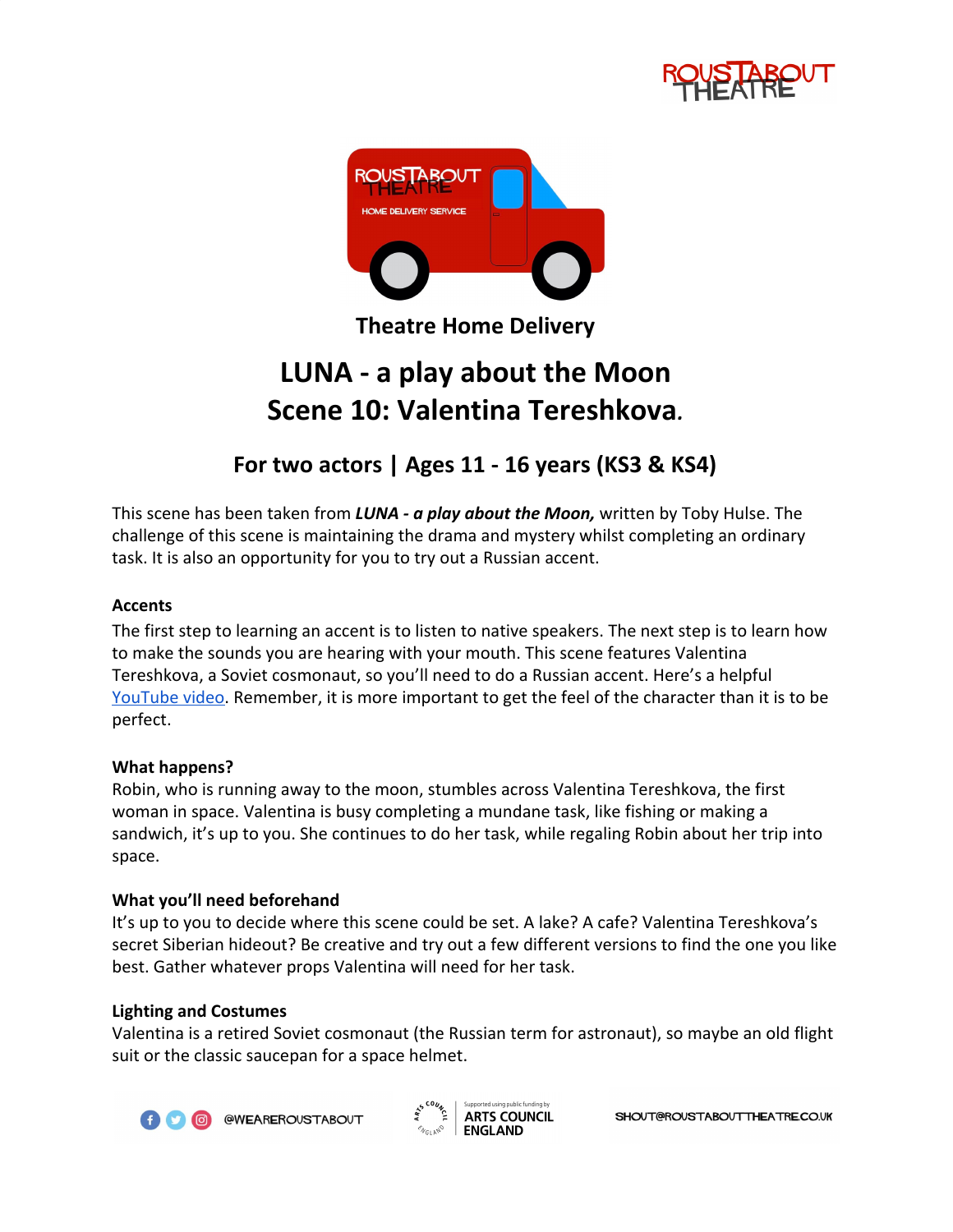

Robin is a young explorer trying to run away to the moon, so think adventure gear. He will also need a torch to guide him on his journey. Think about how you might use the torch light to focus the action.

#### **Music**

Here's the audio file you will need to underscore the action: **[DOWNLOAD HERE](https://drive.google.com/open?id=1INxcCltVgE1tN5Fl6VTJLWitCktOUuoo)** 

#### **Scene Ten. Robin meets Valentina Tereshkova.**

*Darkness. An air of mystery. Robin enters with his torch. He is running away to the Moon. A voice greets him, as if from nowhere.*

- **Tereshkova** Hey, Robin.
- **Robin** Ah!

*He is startled. We see Valentina Tereshkova who is busy doing some kind of mundane task. Robin is relieved once he realises who it is.*

Hey, Valentina Tereshkova! I'm running away to the moon

**Tereshkova** Of course you are.

**Robin** You've been into space -

**Tereshkova** I was the first woman in space. When Yuri Gagarin came back, I told them, 'A bird cannot fly with only one wing. Human space flight cannot develop any

**f O @ @WEAREROUSTABOUT** 

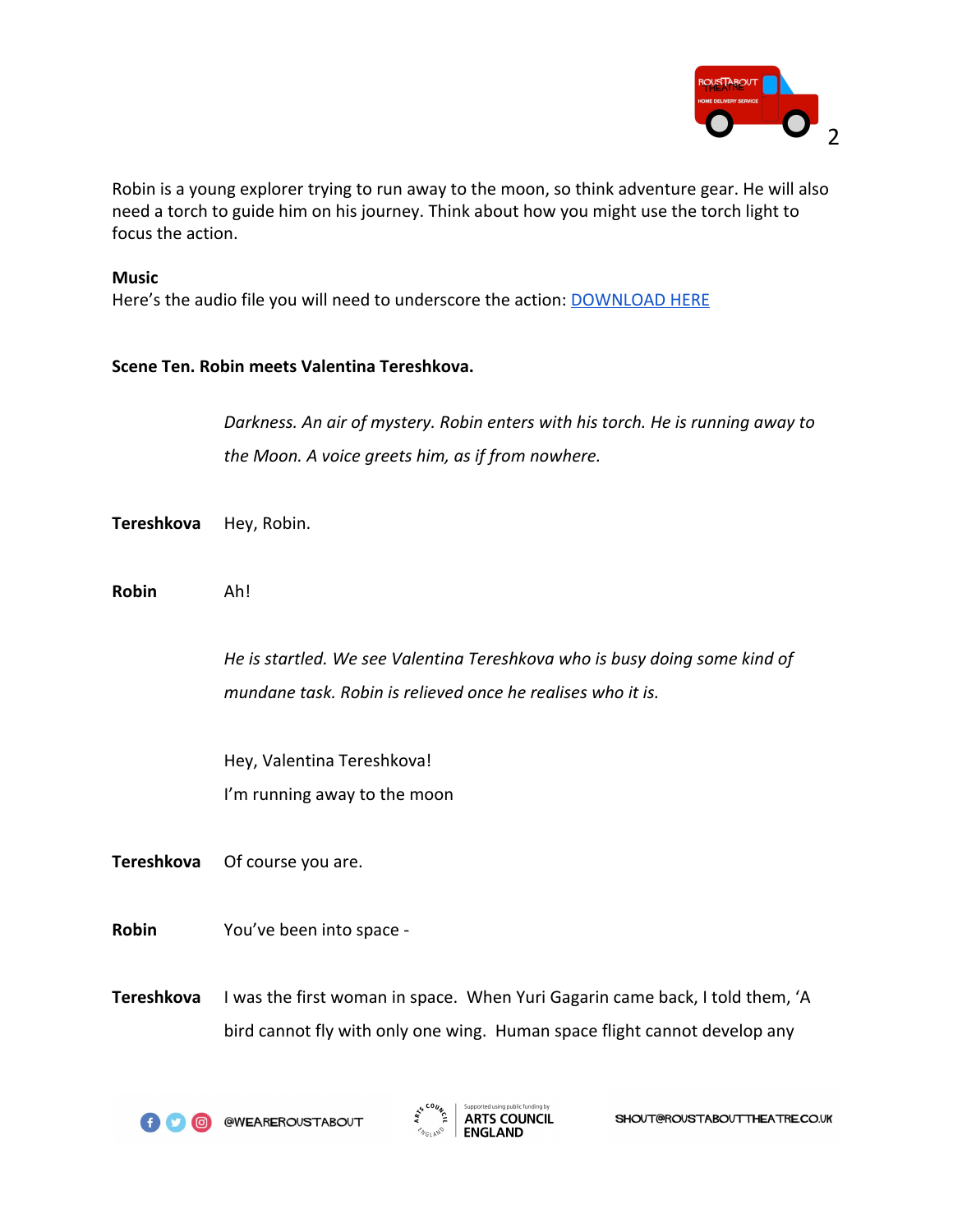

further without the active participation of women. If women can be railroad workers in Russia, why can't they fly in space?'

**Robin** What's it like?

**Tereshkova** Anyone who has been into space will love it for the rest of their lives. I achieved my childhood dream of the sky.

**Robin** What about the Moon?

**Tereshkova** I did not go to the Moon. I orbited the Earth, but I did not go to the Moon. If you really want to understand, you need to speak to Jim Lovell.

**Robin** Jim Lovell?

**Tereshkova** Just keep walking. You will find him.

**Robin** Thank you.

Hey Valentina Tereshkova?

**Tereshkova** Yes?

**Robin** Are you really Russian?

**Tereshkova** Da.



**ED @ @WEAREROUSTABOUT**